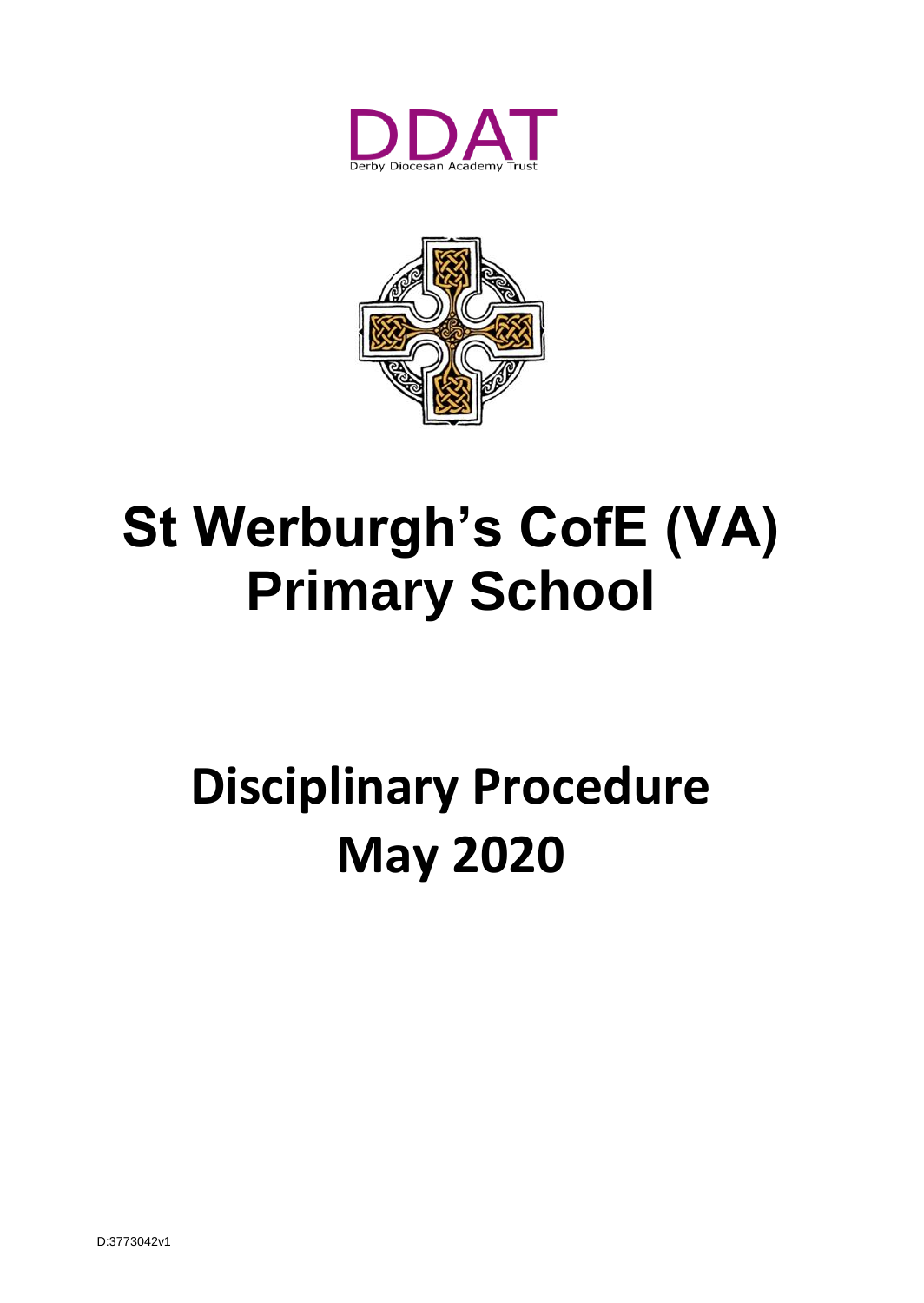## **1. Introduction**

The main purpose of the disciplinary procedure is to encourage an employee whose conduct is unsatisfactory to improve. The standards of conduct expected of all employees are set out in the Disciplinary Rules contained in Appendix 1. The procedure serves to ensure that any disciplinary matter is dealt with fairly and consistently and that steps are taken to establish the facts and to give the employees the opportunity to respond before taking any formal action. This procedure has been developed in line with ACAS guidance. It shall apply to all staff employed by DDAT, regardless of length of service and shall be exercised sensitively and with due respect for the privacy of any individuals involved.

This procedure is used to deal with misconduct. It does not apply to cases involving genuine sickness absence, proposed redundancies or poor performance. In those cases reference should be made to the appropriate policy or procedure.

The disciplinary procedure is not contractual and may be varied by the Trust through genuine and meaningful consultation. It has been implemented following consultation with all recognised trade unions and staff.

If an employee has difficulty at any stage of a procedure due to a disability, they should discuss the situation with their line manager or a member of the Trust Board as soon as possible.

The disciplinary procedure is strictly confidential and all aspects, including all documentation and records, shall be treated as such.

- In minor cases of alleged misconduct the manager should initially seek to resolve the matter informally by discussion with the employee and provide informal support where appropriate. These discussions should be held in private and without undue delay whenever there is cause for concern. Where appropriate, a note of such informal discussions may be placed on the employee's personnel file.
- The disciplinary procedure is to be used where an employee's conduct is alleged to be unsatisfactory.
- Each step and action under the procedure must be taken without unreasonable delay by either the Trust or the employee.
- The timing and location of meetings must be reasonable.

## **2. Powers**

Where disciplinary action is being considered by the Trust, it will appoint a panel of appropriate status and seniority to hear the case, consisting of at least one director or governor.

Before any disciplinary decision is made the employee will be advised of the allegations against him/her and will be given the opportunity to state his/her case. The employee will be notified in writing of the allegations to be answered (plus any documentary evidence) before the disciplinary hearing.

The employee must make every effort to attend an investigative interview or disciplinary hearing and failure to attend, without good reason, may be treated as misconduct in itself. If the employee fails to attend without good reason, or if he/she is persistently unable to do so (for example for health reasons), the Trust may have to take a decision based on the available evidence.

At any disciplinary hearing or appeal hearing the employee will have the right to put forward his/her case. The Trust will only consider evidence presented by the employee which is relevant to the allegations.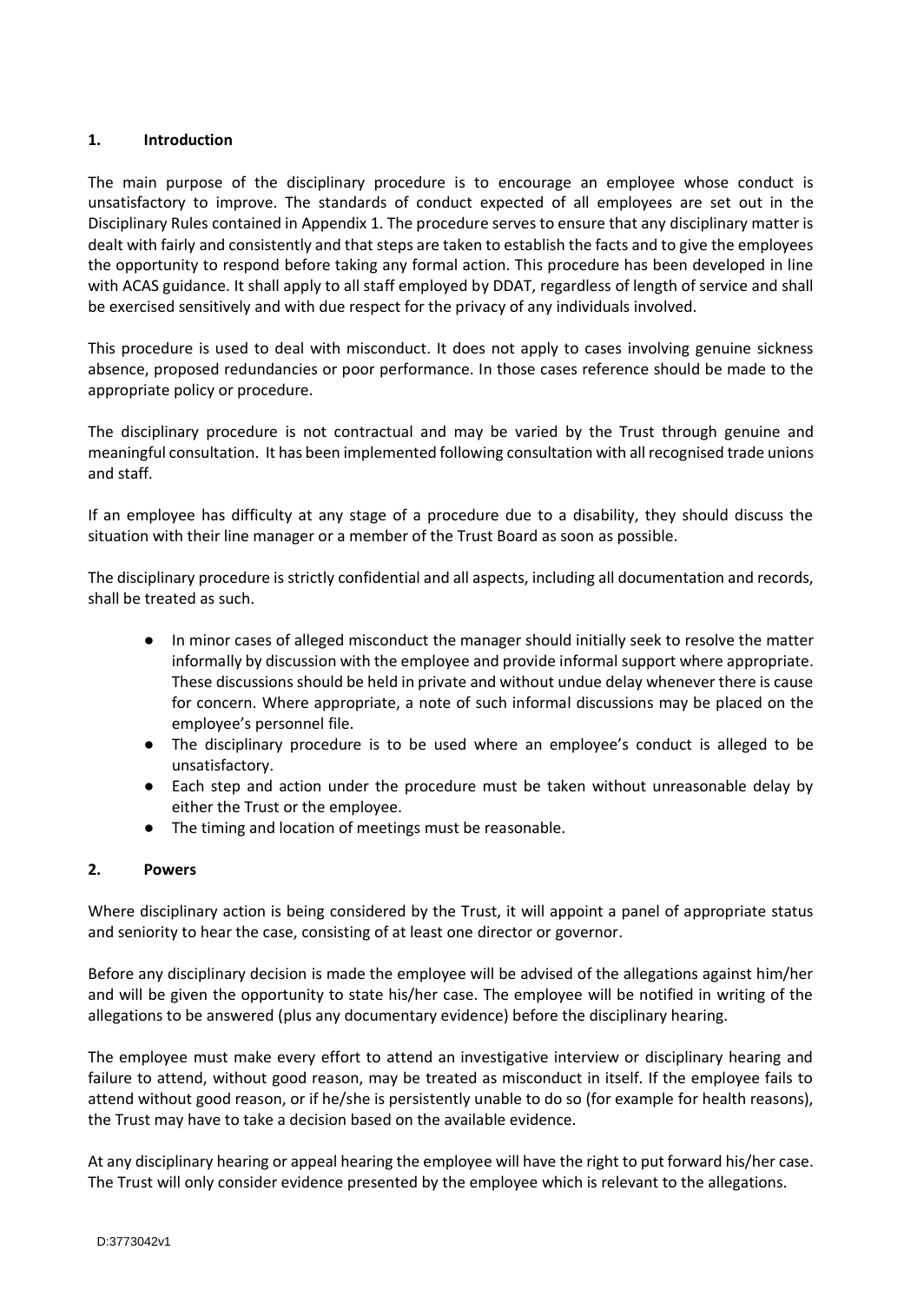The decision and the reasons shall be communicated in writing to the employee.

An employee will be advised of his/her right of appeal and how to exercise that right.

## **3. The right to be accompanied**

The employee has a statutory right to bring a companion to any disciplinary or appeal hearing. The companion may be either a trade union representative or a work colleague. The employee must tell the disciplinary panel who his/her chosen companion is, in good time before the hearing.

A companion is allowed reasonable time off from their duties without loss of pay but no-one is obliged to act as a companion if they do not wish to do so.

If the choice of companion is considered, when exercising fair discretion, to compromise the fairness and impartiality of the process in any way, the Trust may ask for the employee to choose someone else. For example:

- if in the Trust's opinion the employee's companion may have a conflict of interest or may prejudice the hearing; or
- if the companion is unavailable at the time a hearing is scheduled and will not be available for more than 5 working days afterwards.

The Trust may, at its absolute discretion, allow the employee to bring a companion who is not a work colleague or union representative (for example a member of family) if this will help the employee overcome a disability.

At any meeting under this procedure, the companion may make representations to the Trust and ask questions, but should not answer questions on the employee's behalf. The employee may confer privately with his/her companion at any time during a meeting.

An employee, companion or any other person attending a meeting under this policy must not make electronic recordings of any meetings or hearings.

## **4. Trade Union Officials**

Although normal disciplinary standards will apply to their conduct and performance as employees, no disciplinary action or suspension will be taken until the circumstances of the case have been discussed with an appropriate full-time official. In the case of suspension this may not be practical and should not prevent the Trust taking action.

## **5. Suspension**

In certain circumstances, such as, for example, where the allegations relate to serious misconduct, safeguarding issues or where the employee's continued presence may prejudice an investigation, consideration may be given to suspending the member of staff from their place of work at the outset of the investigation or at any stage during the course of the investigation. Suspension should be undertaken by a director of the Trust or a suitably appointed person by a director.

The suspension will be for no longer than is necessary and the Trust will confirm the arrangements to the employee in writing.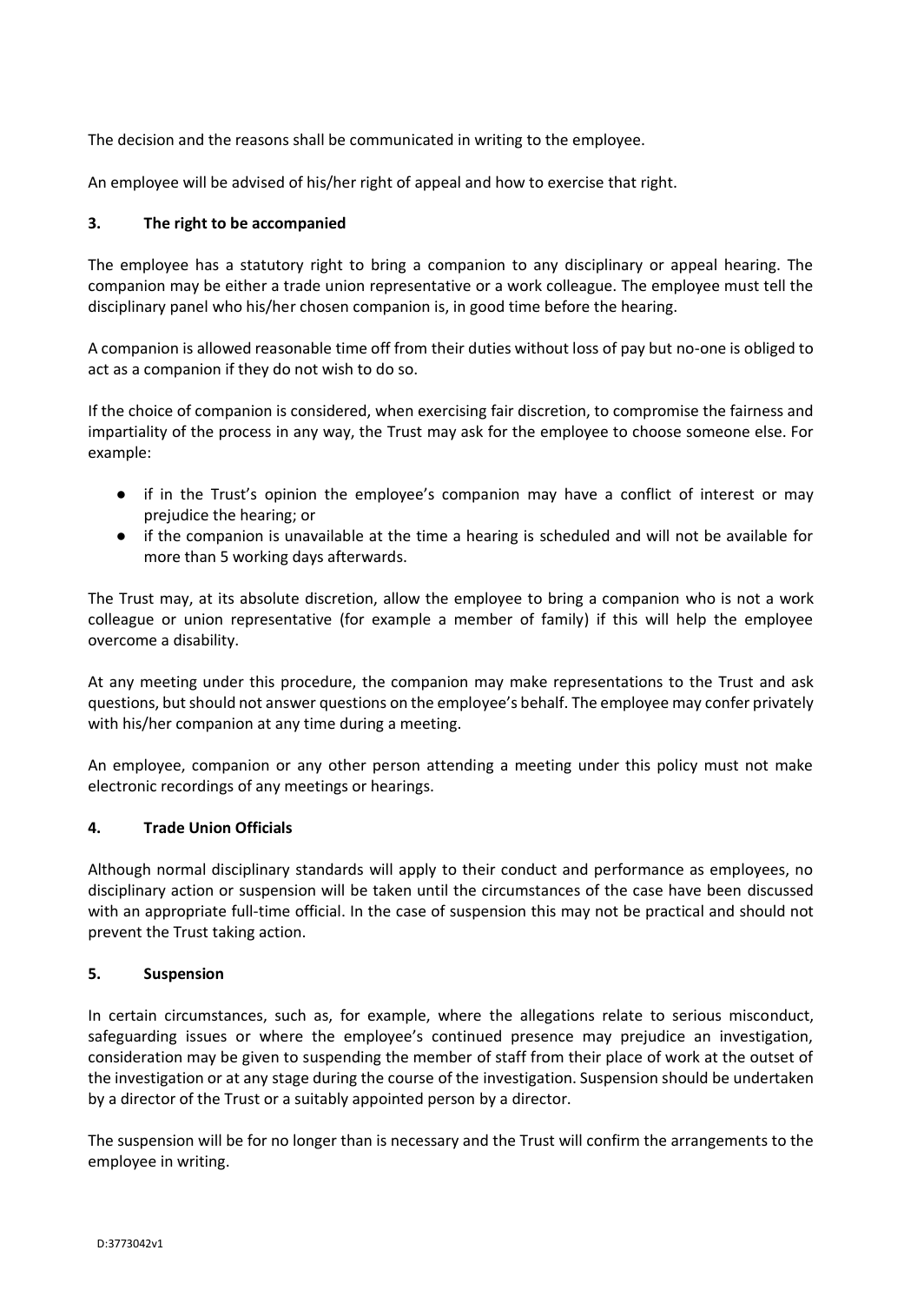The decision to suspend may only be taken by the Board. Where the Headteacher is suspended the Chief Executive or Chair of Trustees only has the power to do so and must notify the full Board of Chair of Trustees. Where the Chief Executive is suspended the Chair of Trustees only has the power to do so and must notify the full Board of Chair of Trustees. In other cases the Trust Board should be informed through the Chief Executive/Chair of Trustees. Wherever possible, the decision to suspend an employee should be communicated to them at the School in person. The decision and terms of any period of suspension should always be confirmed in writing.

While the employee is suspended, he/she should not, without the express permission of the Trust, visit the Campus or contact any of its students, parents, governors, Chair of Trustees, contractors, directors, members or colleagues, unless the employee has been authorised to do so by the Headteacher. The employee will be provided with details of a contact officer during the period of suspension, with whom to correspond.

Suspension of this kind is a neutral act and not a disciplinary penalty and does not imply that any decision has already been made about the allegations or imply any guilt. The employee will continue to receive his/her salary during the period of suspension.

Every effort will be made to avoid lengthy periods of suspension. The decision to suspend and the conditions of suspension will be reviewed periodically by the Trust and the employee will be updated as and when necessary.

## **6. Investigations**

The purpose of an investigation is for the Trust to establish a fair and balanced view of the facts relating to any disciplinary allegations against an employee, before deciding whether to proceed with a disciplinary hearing. The amount of investigation required will depend on the nature of the allegations and will vary from case to case. It will involve interviewing and taking statements from the employee and any relevant witnesses, and/or reviewing relevant documents.

Investigative interviews are solely for the purpose of fact-finding and no decision on disciplinary action will be taken until after a disciplinary hearing has been held. The investigation officer will have no further role in the case aside from the investigation, save where they are required to present their findings or answer queries at a disciplinary or appeal hearing and will not be appointed on a disciplinary or appeal panel relating to the allegations.

An employee may be accompanied to an investigative interview by a work colleague or trade union representative.

Any employee required to attend an investigatory meeting will be invited in writing by the Trust, informing them of their right to be accompanied by a work colleague or Trade Union representative.

The employee must co-operate fully and promptly in any investigation. This will include informing the Trust of the names of any relevant witnesses, disclosing any relevant documents to the Trust and attending investigative interviews if required. Failure to comply may lead to disciplinary action.

It is incumbent on the employee, during the investigation stage, to raise details of additional witnesses whom the Trust should interview during the investigation.

Minutes should be taken of all investigatory meetings and these should be signed and dated by all attending parties.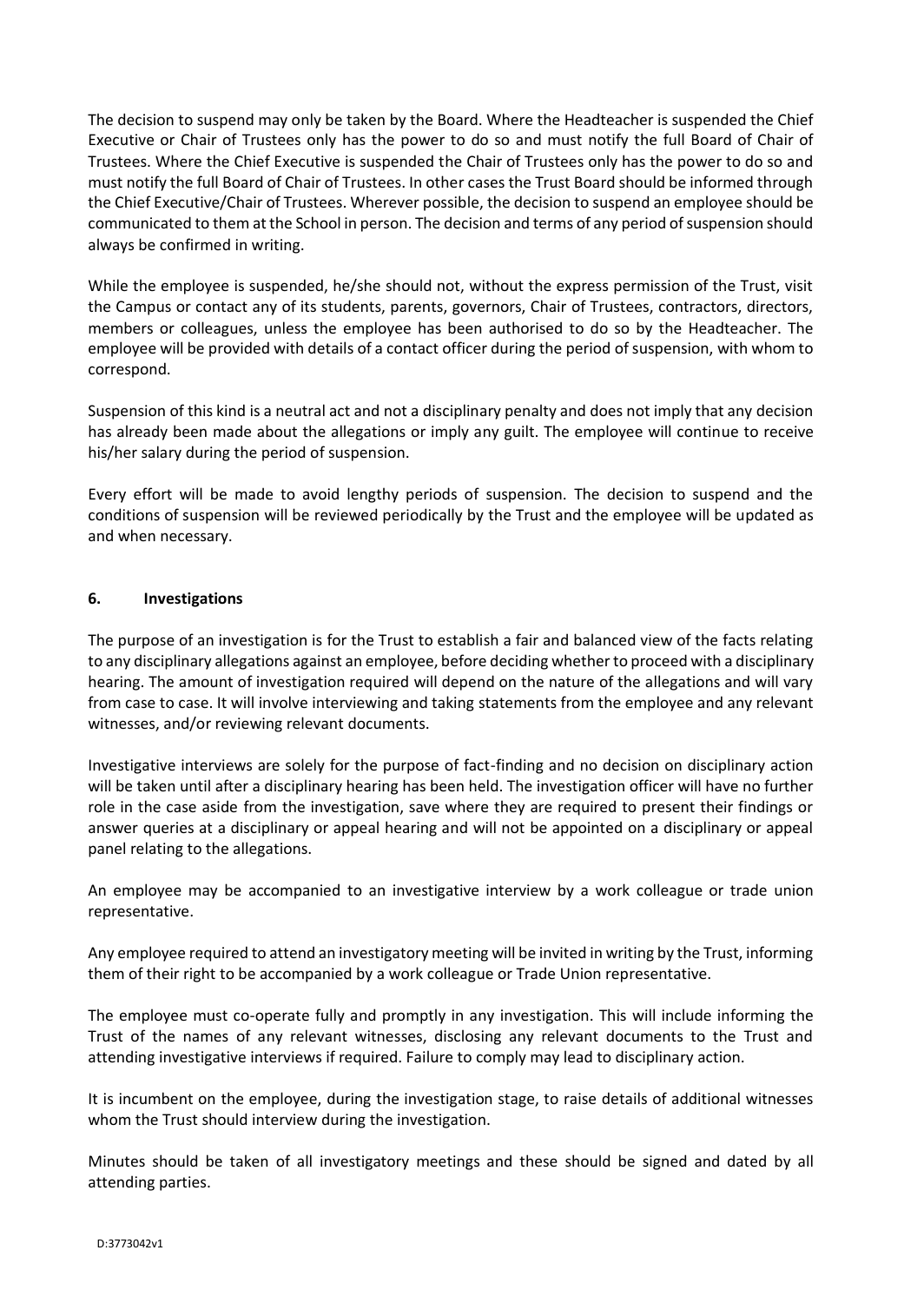## **7. Notification of a disciplinary hearing**

Following any investigation, if the Trust considers there are grounds for disciplinary action, the employee will be required to attend a disciplinary hearing. The Trust will inform the employee of the allegations against them, the basis for those allegations and what the likely consequences will be if it is decided after a disciplinary hearing that the allegations are true. The Trust will also include the following where appropriate:

- (a) A summary of relevant information gathered during the investigation;
- (b) A copy of any relevant documents which will be used at the disciplinary hearing; and
- (c) A copy of any relevant witness statements, except where a witness's identity is to be kept confidential, in which case the Trust will provide as much information as possible whilst maintaining confidentiality.

The Trust will provide written notice of the date, time and place of the disciplinary hearing. The hearing will be held as soon as reasonably practicable but the employee will be given at least 5 working days' notice.

If the employee or their companion cannot attend the hearing, the employee should inform the Trust immediately and it will arrange an alternative time. The employee must make every effort to attend the meeting and failure to attend without good reason may be treated as misconduct in itself. If the employee fails to attend without good reason or is persistently unable to do so (for example, for health reasons), the Trust may have to take a decision based on the available evidence.

## **8. Criminal Charges**

Where the employee's conduct is the subject of a criminal investigation, charge or conviction, the Trust will investigate the facts before deciding whether to take formal disciplinary action.

The Trust will not usually wait for the outcome of any prosecution before deciding what action, if any, to take. Where the employee is unable or has been advised not to attend a disciplinary hearing or say anything about a pending criminal matter, the Trust may have to take a decision based on the available evidence.

A criminal investigation, charge or conviction relating to conduct outside work may be treated as a disciplinary matter if the Trust considers that it is relevant to the employee's employment.

## **9. Procedure at Disciplinary Hearings**

At the beginning of the hearing, the disciplinary panel will introduce those present and the purpose of the meeting. The employee will be reminded of his/her right to be accompanied (if the employee has not chosen to be accompanied by a trade union representative or a work colleague).

The disciplinary panel will go through the allegations against the employee and the evidence that has been gathered. The employee will be able to respond and present any relevant evidence.

The employee will be given a full opportunity to ask questions and put forward any mitigating factors which he/she believes are relevant to the allegations.

Once the employee has been afforded an opportunity to explain their position, the disciplinary panel will either: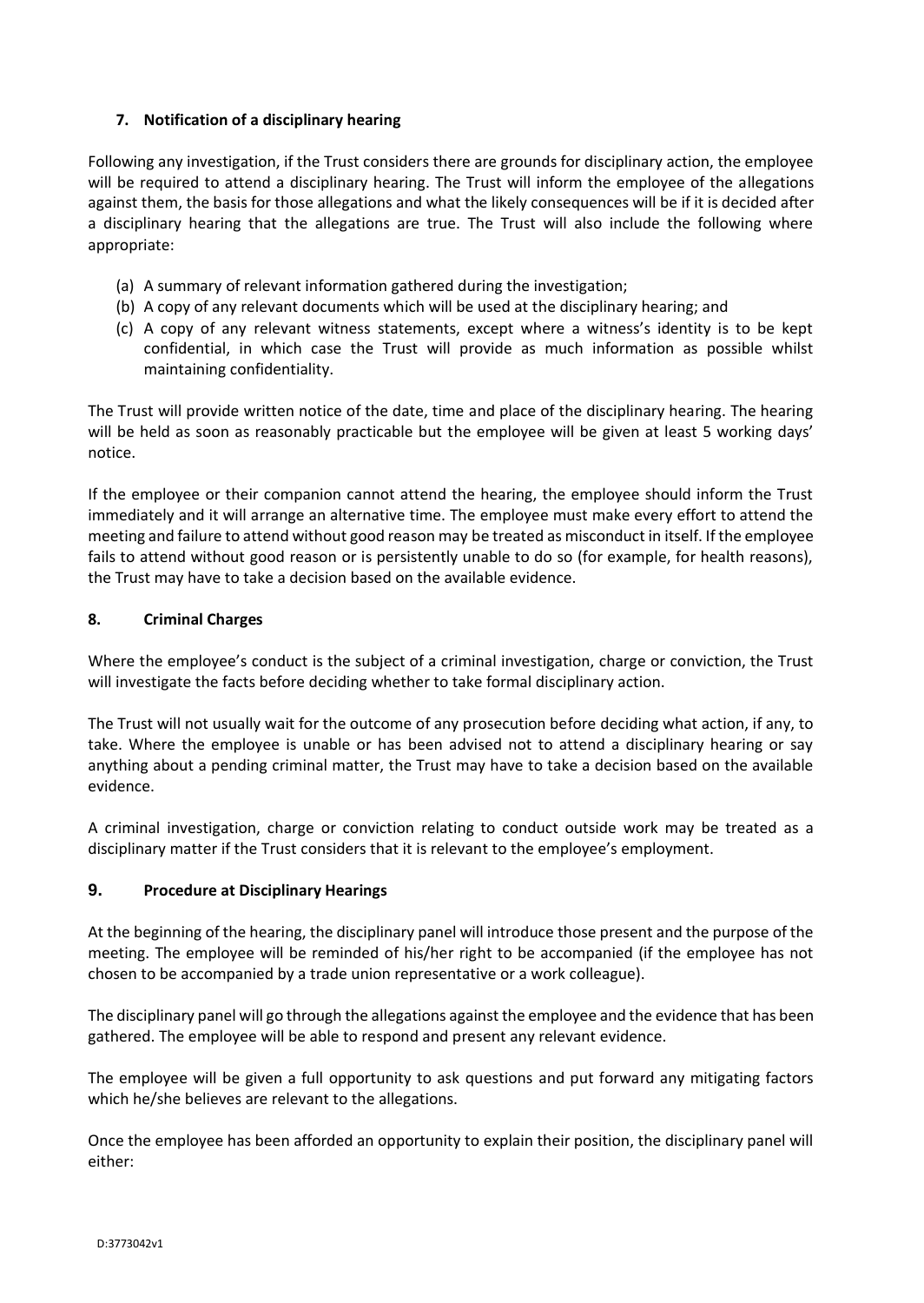- give the decision and explain the reasons for the decision, and confirm it as soon as possible in writing; or
- carry out further investigation as is reasonably necessary and convene a further meeting if appropriate (the employee will be given a reasonable opportunity to consider any new information obtained before the hearing is re-convened); or
- inform the employee that the decision will be given in writing as soon as possible.

The disciplinary panel may adjourn the disciplinary hearing if the Trust needs to carry out any further investigations in light of any new points the employee has raised at the hearing. The employee will be given a reasonable opportunity to consider and comment on any new information obtained before a decision is given.

## **10. Levels of Disciplinary Action**

There are four stages, each of which is designed to cover the varying seriousness of the cases. The stages give a proper sequence for persistent cases. Where the case is of sufficient importance or seriousness to use the procedure, disciplinary action will be taken at whatever stage appears appropriate to the circumstances.

The Trust aims to treat all employees fairly and consistently and a penalty imposed on another employee for similar misconduct will usually be taken into account but should not be treated as a precedent. Each case will be assessed on its own merits.

No employee will be dismissed for a first breach of discipline except in the case of gross misconduct when the penalty may be dismissal without notice and without pay in lieu of notice.

Written warnings will set out the nature of the misconduct, the change in behaviour required, the period for which the warning will remain live and the likely consequences of further misconduct in that active period.

The following decisions will be confirmed in writing and usually within 5 working days of the disciplinary meeting:

## **The decision to issue no warning or exoneration from the allegations or to provide informal support.**

**Level 1 - A first warning** may be given where the case is of sufficient importance or seriousness to bring to the attention of the employee formally.

**Level 2 - A written warning** may be given where the case has already involved a first warning and insufficient improvement has been made, where further misconduct has occurred, or where the case is of sufficient importance or seriousness.

**Level 3 - A final warning** may be given where the case has already involved a written warning and insufficient improvement has been made, where further misconduct has occurred or where the case is of sufficient importance or seriousness, also where gross misconduct may not warrant dismissal, for example, due to mitigating circumstances.

**Level 4 - Dismissal**. An employee is likely to be dismissed where the case has already involved the final warning and insufficient improvement has been made, where further misconduct has occurred, where the case is so serious as to constitute gross misconduct, or where there is some other substantial reason. For cases of misconduct, dismissal will be with notice.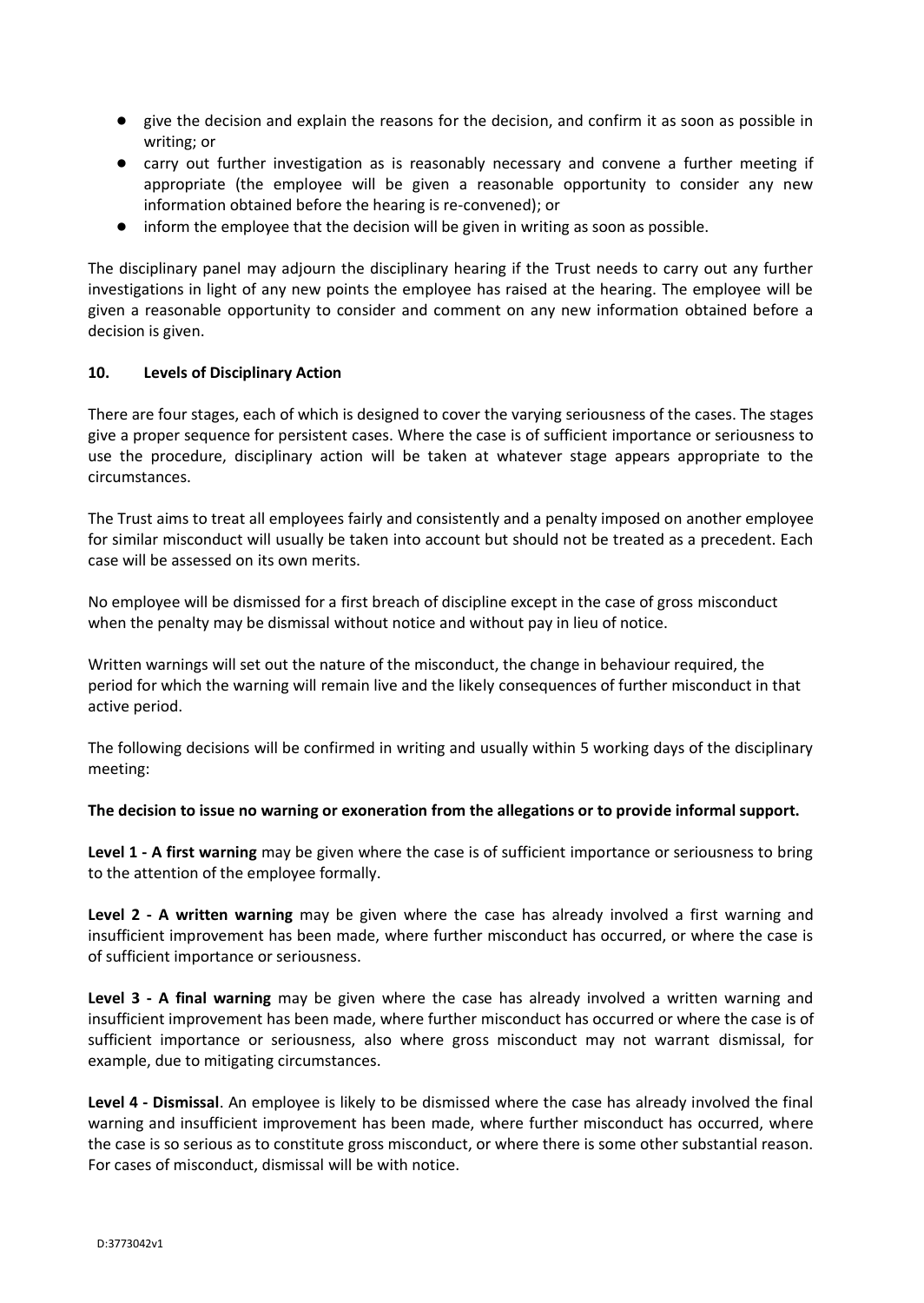For cases of gross misconduct, the dismissal may be regarded as summary and there will be no entitlement to notice. In the case of other misconduct, appropriate notice will be given. Where appropriate the employee may be offered pay in lieu of notice or may not be required to attend work during the notice period.

## **11. Alternatives to dismissal**

In some cases, the Trust may at its discretion consider alternatives to dismissal. These will usually be accompanied by a final written warning. Examples include:

- demotion;
- transfer to another department or job;
- loss of seniority;
- reduction in pay;
- loss of future pay increment.

## **12. The Decision Letter**

A letter detailing the decision will be given to the employee and a copy placed on their personnel file, if a warning is issued, as soon as possible after the disciplinary meeting has concluded.

Following the outcome of the hearing the decision letter will state:

- The decision (i.e. that there is no case to answer or the findings and the appropriate level of disciplinary sanction).
- The reason for the decision.
- The course of action to be followed by the employee.
- The time scale in which improvement is required, if applicable.
- Where assistance is required, the assistance which will be made available to the employee (e.g. training and guidance).
- The date on which the warning will elapse.
- That further disciplinary action will be considered if there is further misconduct or insufficient improvement within the time scale of the warning.
- The right of appeal against the decision and how to exercise that right.
- **If the warning is a final warning** it will also state that if the employee's conduct continues to be unsatisfactory or if there is further misconduct it may lead to dismissal.

## **13. Time Limit for Warnings**

All formal warnings shall normally expire after a period of satisfactory conduct of 12 months (written and final written) but this period can be reduced at the discretion of the Trust. In exceptional circumstances the Disciplining panel may consider that the disciplinary warning period should exceed this.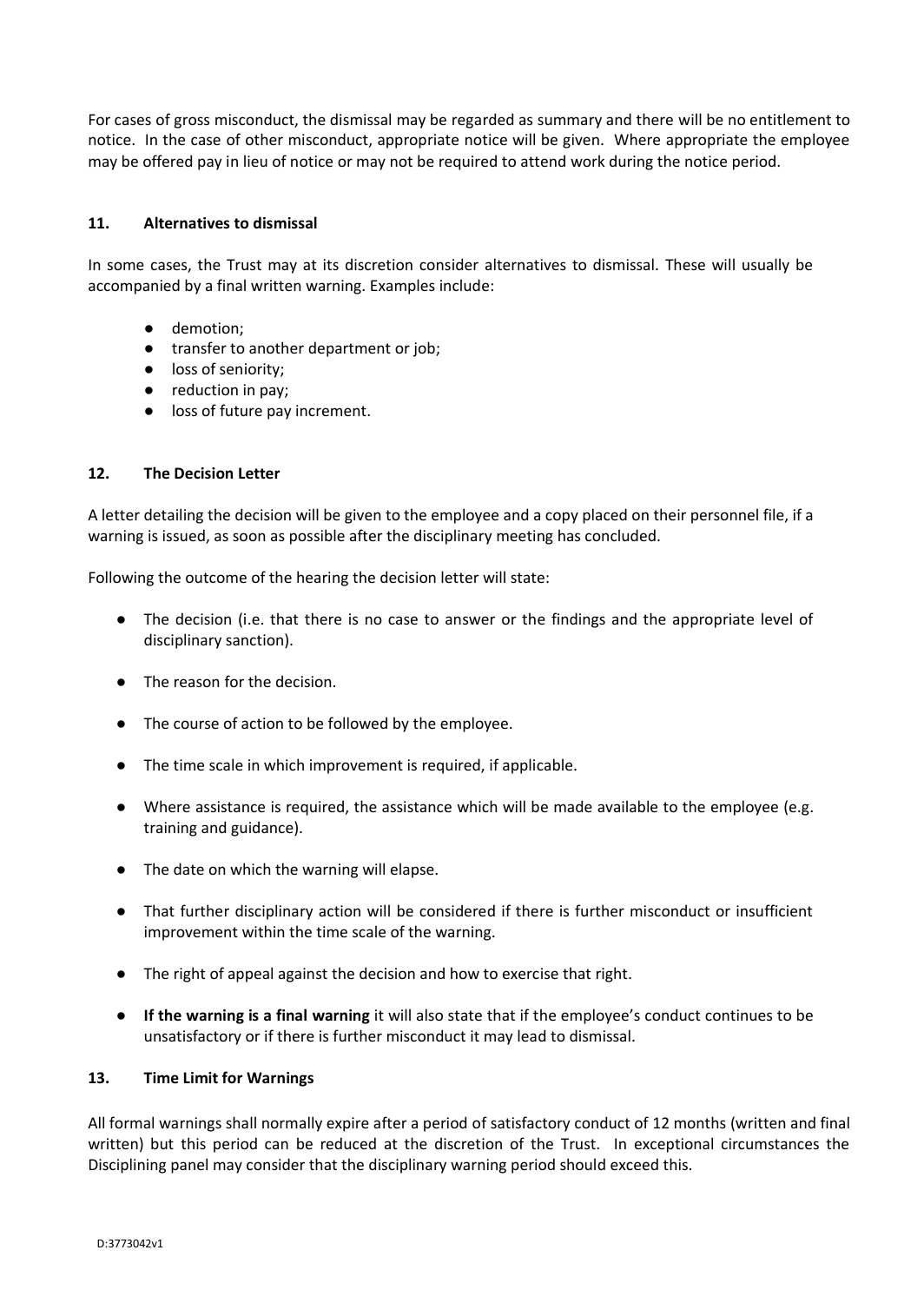Details of spent warnings shall remain on personal files but shall be disregarded for the purposes of any future disciplinary proceedings, except in exceptional circumstances e.g. where they demonstrate patterns of behaviour which give rise for concern.

Breaches of discipline will be disregarded after the specified period of satisfactory conduct, but will remain permanently on the employee's personnel file. A spent disciplinary warning shall not be referred to on any reference provided by the Trust to a prospective employer. If enquiries are made about spent warnings by a prospective employer, the Trust shall decline to answer such.

## **14. Right of Appeal**

All employees have the right of appeal.

Appeals must be lodged in writing to the Headteacher within five working days of the decision being communicated to the employee (i.e. usually within five working days of the date of the outcome letter).

If the employee is appealing against dismissal, the date on which dismissal takes effect will not be delayed pending the outcome of the appeal. However, if the appeal is successful the employee will be reinstated with no loss of continuity of pay or service.

If the employee raises any new matters in his/her appeal, the appeal panel may need to carry out further investigation. If any new information comes to light the appeal panel will provide the employee with a summary including, where appropriate, copies of additional relevant documents and witness statements. The employee will have a reasonable opportunity to consider this information before the hearing.

The Trust will give the employee at least 5 working days' written notice of the date, time and place of the appeal hearing.

The appeal hearing may be a complete re-hearing of the matter or it may be a review of the fairness of the original decision in the light of the procedure that was followed and any new information that may have come to light. This will be at the Trust's discretion depending on the circumstances of the case. In any event the appeal will be dealt with as impartially as possible.

The appeal hearing will be conducted impartially and where possible, the panel shall be chaired by a more senior person that has not been previously involved in the case. The employee may bring a work colleague or trade union representative to the appeal hearing.

The appeal panel may adjourn the appeal hearing if the Trust needs to carry out any further investigations in the light of any new points the employee has raised at the hearing. The employee will be given a reasonable opportunity to consider any new information obtained before a decision is given.

The appeal panel may:

- confirm the original decision;
- revoke the original decision / exonerate the employee from the allegations; or
- substitute a different penalty (if the penalty is increased, the employee shall be given a further right of appeal against the new penalty).

The appeal panel will inform the employee in writing of the final decision as soon as possible and

usually within 5 working days of the hearing.

There will be no further right of appeal.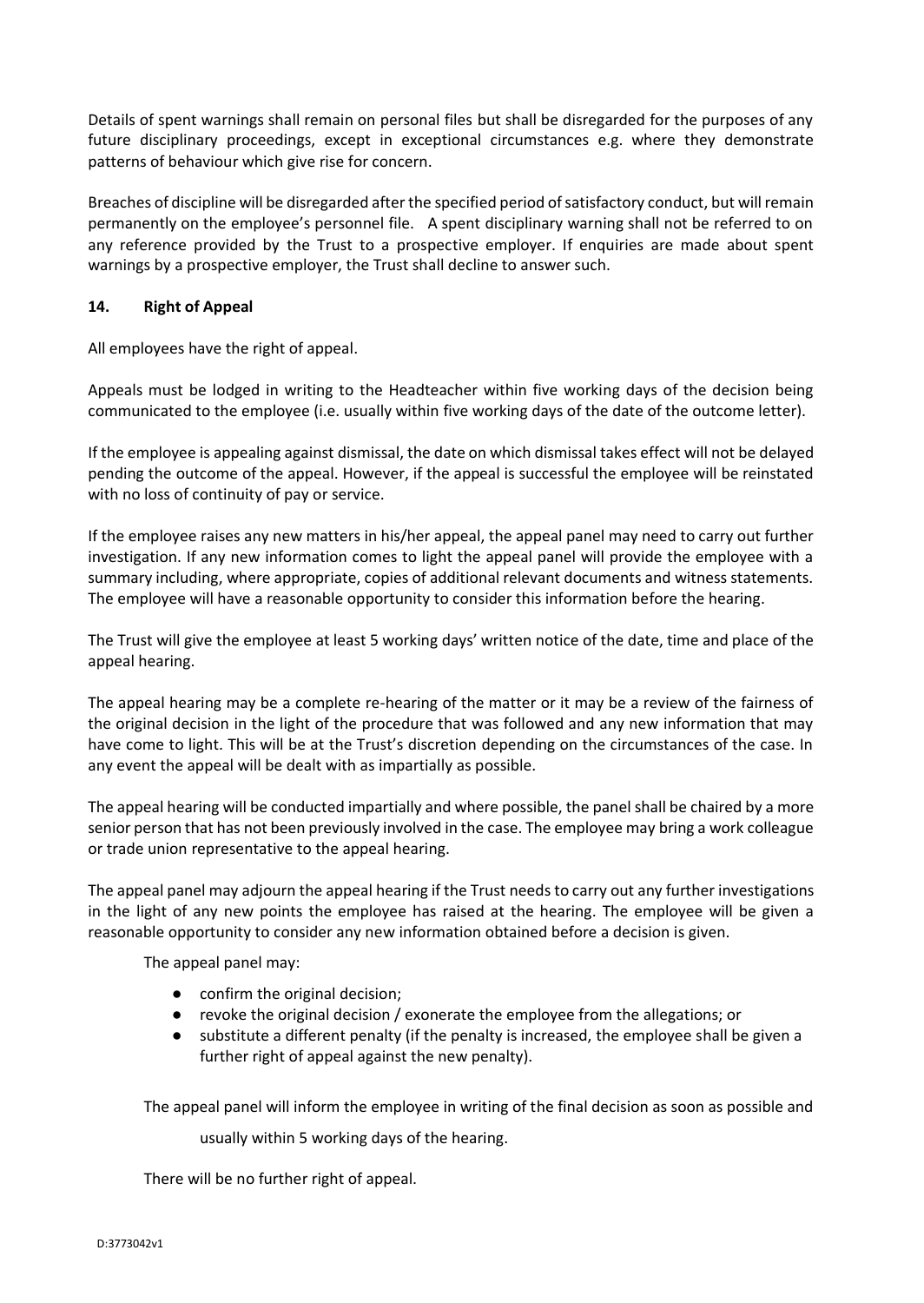## **Appendix 1 - Disciplinary rules**

#### **Policy statement**

These Disciplinary Rules should be read in conjunction with our Disciplinary Procedure. The aim of the Disciplinary Rules and Disciplinary Procedure is to set out the standards of conduct expected of all staff and to provide a framework within which line managers can work with staff to maintain those standards and encourage improvement where necessary.

It is our policy to ensure that any disciplinary matter is dealt with fairly and in accordance with the Disciplinary Procedure.

If you are in any doubt as to your responsibilities or the standards of conduct expected you should speak to your line manager or a member of the Trust Board.

These rules have been agreed following consultation with all recognised trade unions and staff.

We may amend our Disciplinary Rules at any time following consultation with all recognised trade unions and staff.

## **Rules of conduct**

While working for the Trust, you should at all times maintain professional and responsible standards of conduct. In particular you should:

- observe the terms and conditions of your contract, particularly with regard to:
	- o *hours of work;*
	- o *safeguarding;*
	- o *teachers standards;*
	- o *confidentiality;*
- ensure that you understand and follow our Code of Conduct which is available in the staff handbook;
- observe all our policies, procedures and regulations which are included in the Staff Handbook or notified to you from time to time by means of notice boards, e-mail, the intranet or otherwise;
- take reasonable care in respect of the health and safety of colleagues and third parties and comply with our Health and Safety Policy;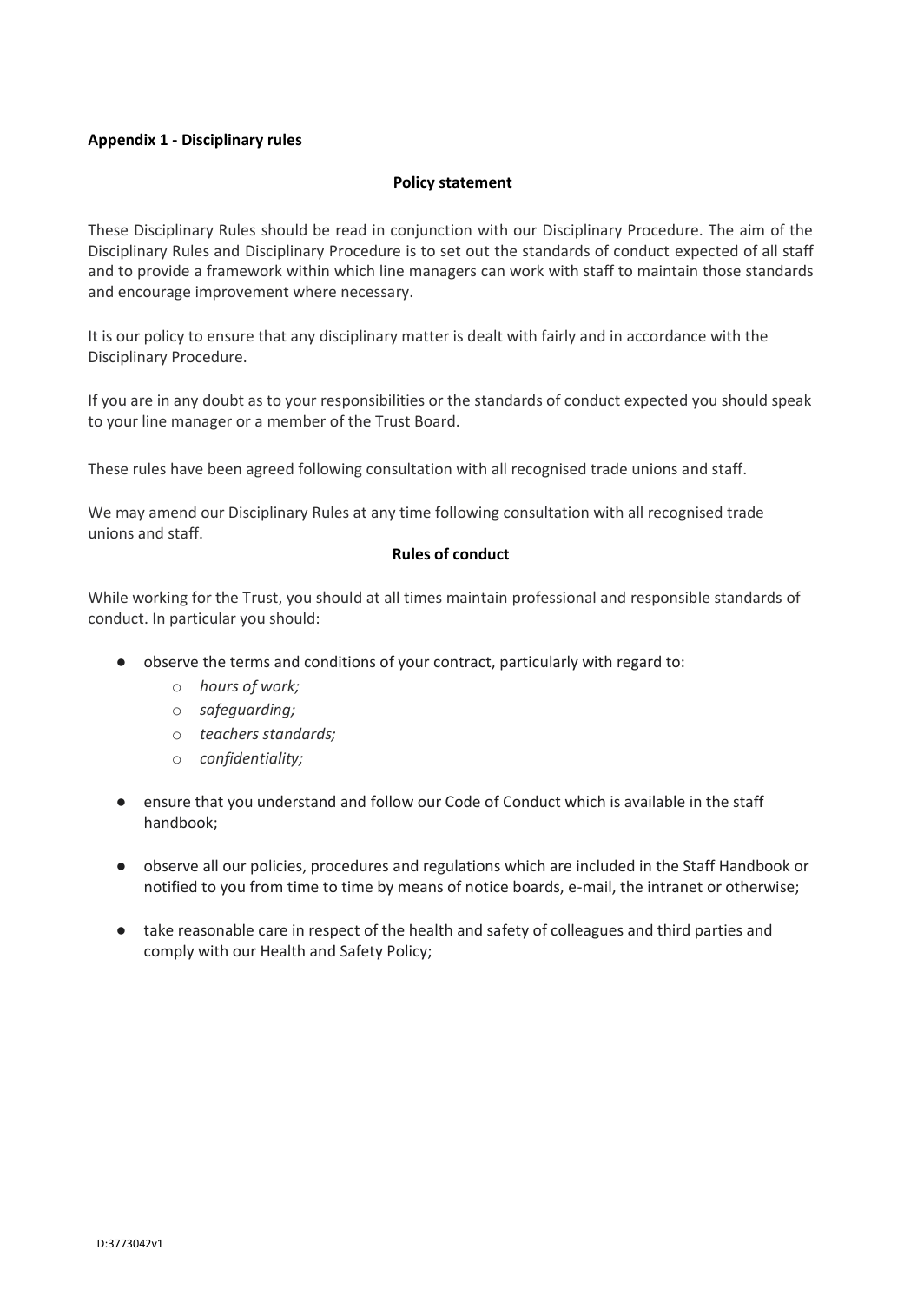- comply with all reasonable instructions given by managers; and
- act at all times in good faith and in the best interests of the pupils, parents / carers, staff and others visiting the site.

Failure to maintain satisfactory standards of conduct may result in action being taken under our Disciplinary Procedure.

#### **Misconduct**

The following are examples of matters that will normally be regarded as misconduct and will be dealt with under our Disciplinary Procedure:

- Minor breaches of our policies including the Sickness Absence Policy, Electronic Information and Communications Systems Policy, and Health and Safety Policy;
- Minor breaches of your contract;
- Damage to, or unauthorised use of, our property;
- Poor timekeeping;
- Time wasting;
- Unauthorised absence from work;
- Refusal to follow instructions;
- Excessive use of our telephones for personal calls;
- Excessive personal e-mail or internet usage;
- Obscene language or other offensive behaviour;
- Negligence in the administration of exams or statutory tests;
- Failure to act in a professional manner with colleagues, pupils, parents, governors, members of the public or other third parties;
- Negligence in the performance of your duties; or
- Smoking in no-smoking areas.

This list is intended as a guide and is not exhaustive.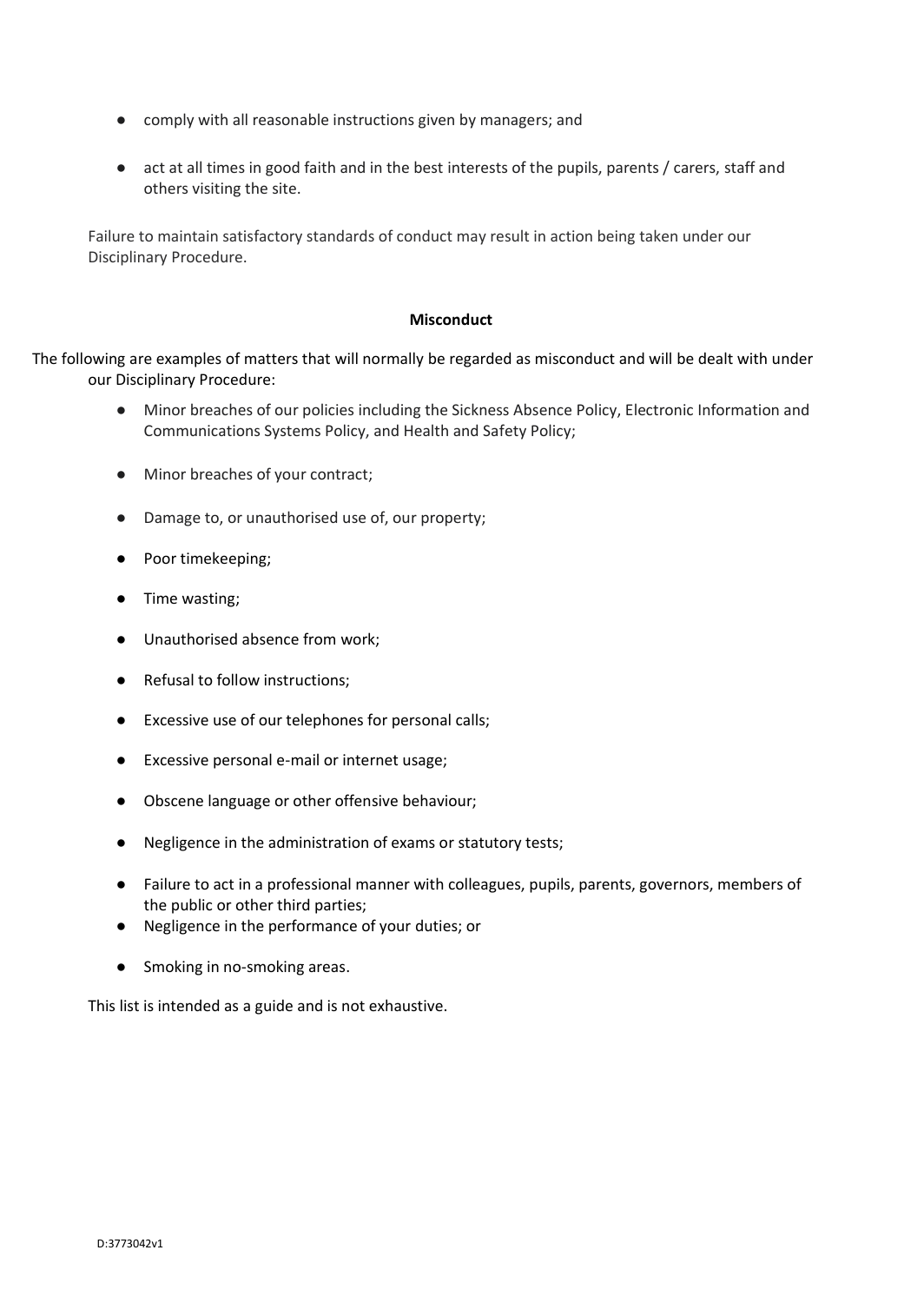## **Gross misconduct**

Gross misconduct is a serious breach of contract and includes misconduct which, in our opinion, is likely to prejudice reputation or irreparably damage the working relationship and trust between us. Gross misconduct will be dealt with under our Disciplinary Procedure and will normally lead to dismissal without notice or pay in lieu of notice (summary dismissal).

The following are examples of matters that are normally regarded as gross misconduct:

- Theft, or unauthorised possession or removal of our property or the property of a colleague, contractor, pupil, parent, governor or member of the public;
- Fraud, forgery or other dishonesty, including fabrication of records, expense claims and time sheets;
- Physical violence or bullying;
- Deliberate and serious damage to property;
- Serious misuse of our property or name;
- Deliberately accessing internet sites containing pornographic, offensive or obscene material;
- Repeated or serious failure to obey instructions, or any other serious act of insubordination;
- Unlawful discrimination or harassment;
- Bringing the organisation into serious disrepute;
- Being under the influence of alcohol, illegal drugs or other substances during working hours;
- Causing loss, damage or injury through serious negligence;
- Serious or repeated breach of health and safety rules or serious misuse of, damage to or misappropriation of safety equipment;
- Unauthorised use or disclosure of confidential information or failure to ensure that confidential information in your possession is kept secure;
- Accepting or offering a bribe or other secret payment;
- Accepting a gift above the value of £50.00 from a parent, supplier, contractor or other third party in connection with your employment without prior consent from your line manager;
- Conviction for a criminal offence that in our opinion may affect our reputation or our relationships with our staff, pupils, governors, parents or the public, or otherwise affects your suitability to continue to work for us;
- Possession, use, supply or attempted supply of illegal drugs;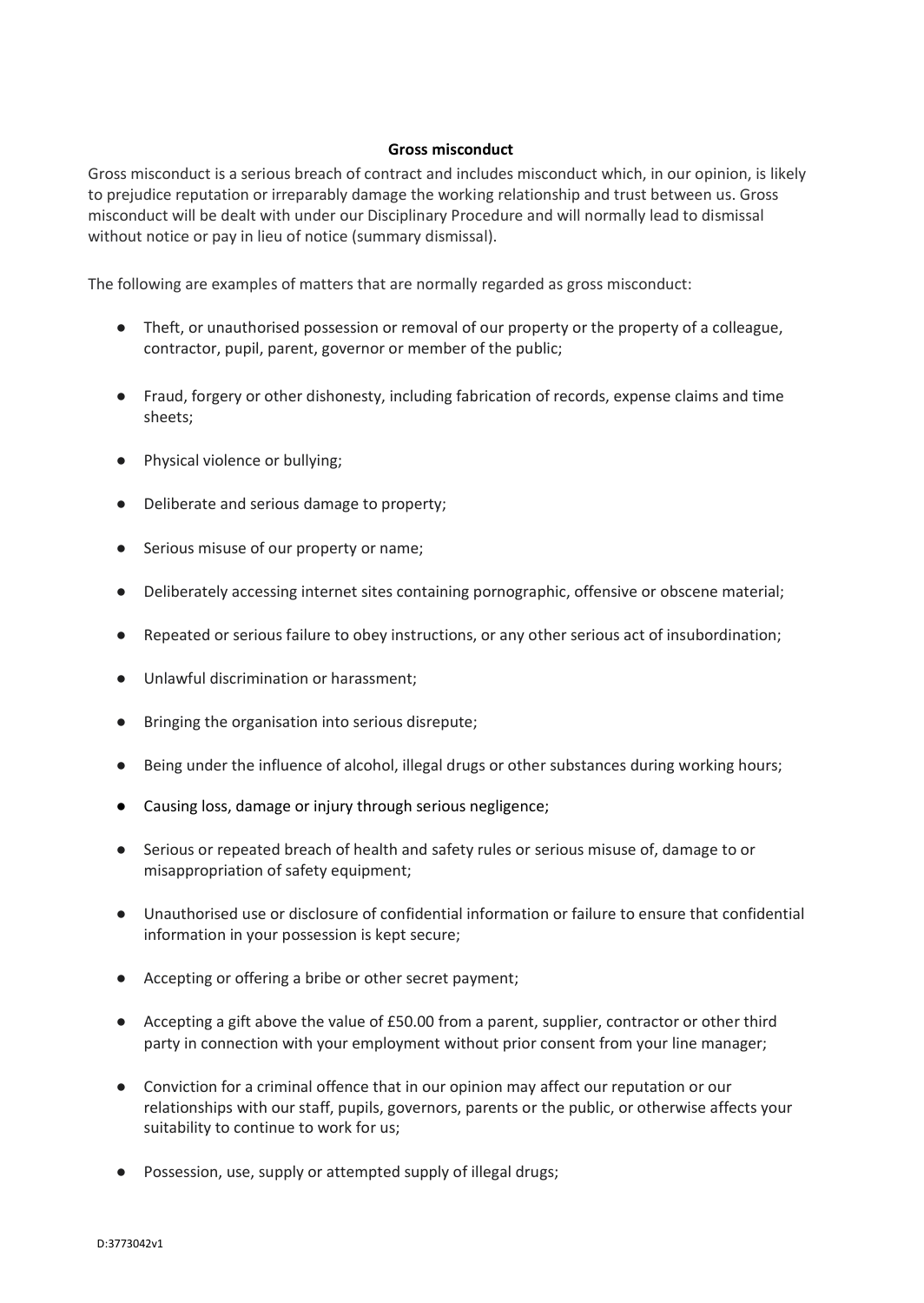- Serious neglect of duties, or a serious or deliberate breach of your contract or operating procedures;
- Knowing breach of statutory rules affecting your work;
- Unauthorised use, processing or disclosure of personal data contrary to our Data Protection Policy;
- Harassment or bullying of, or discrimination against, employees, contractors, pupils, parents, governors or members of the public, related to gender, marital or civil partner status, gender reassignment, race, colour, nationality, ethnic or national origin, disability, religion or belief or age;
- Refusal to disclose any of the information required by your employment or any other information that may have a bearing on the performance of your duties;
- Giving false information as to qualifications or entitlement to work (including immigration status) in order to gain employment or other benefits;
- Knowingly taking parental, paternity or adoption leave when not eligible to do so or for a purpose other than supporting a child;
- Abuse of a service user;
- Making a disclosure of false or misleading information under our Whistleblowing Policy maliciously, for personal gain, or otherwise in bad faith;
- Making untrue allegations in bad faith against a colleague;
- Victimising a colleague who has raised concerns, made a complaint or given evidence or information under our Whistleblowing Policy, Anti-corruption and bribery policy, Antiharassment and Bullying Policy, Grievance Procedure, Disciplinary Procedure or otherwise;
- Serious misuse of our information technology systems (including misuse of developed or licensed software, use of unauthorised software and misuse of e-mail and the internet) contrary to our Information and Communications Systems Policy;
- Undertaking unauthorised paid or unpaid employment during your working hours;
- In respect of employees whose posts are subject to Criminal Records Checks or other clearances, failure to notify line management of any activity likely to result in subsequent criminal investigation, conviction or police caution being served;
- Failure to meet the registration requirements of a statutory body;
- Serious maladministration of exams or statutory tests;
- Abuse of your position to obtain a personal advantage or benefit, or an advantage or benefit for someone else;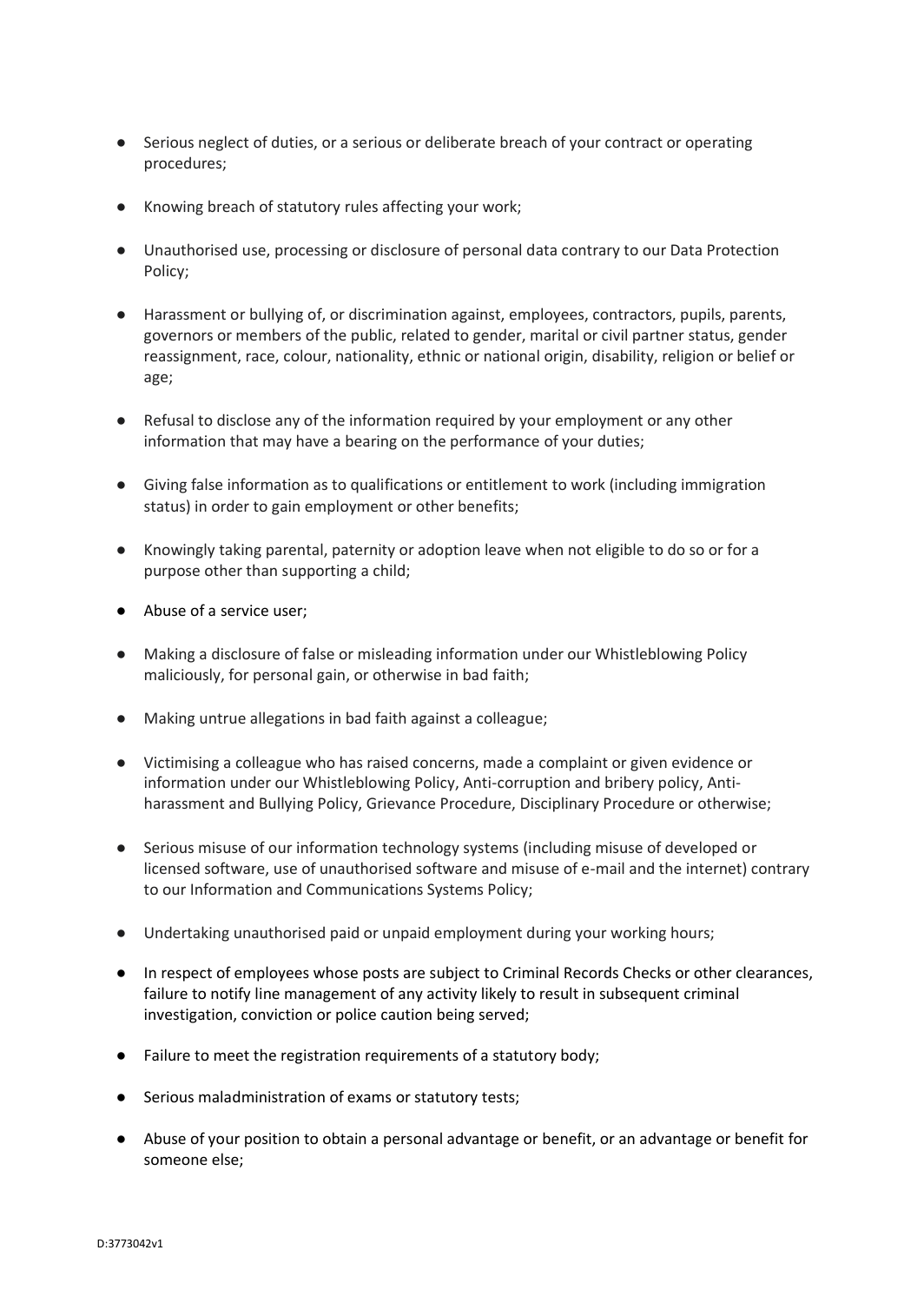● Unauthorised entry into an area of the premises to which access is prohibited.

This list is intended as a guide and is not exhaustive.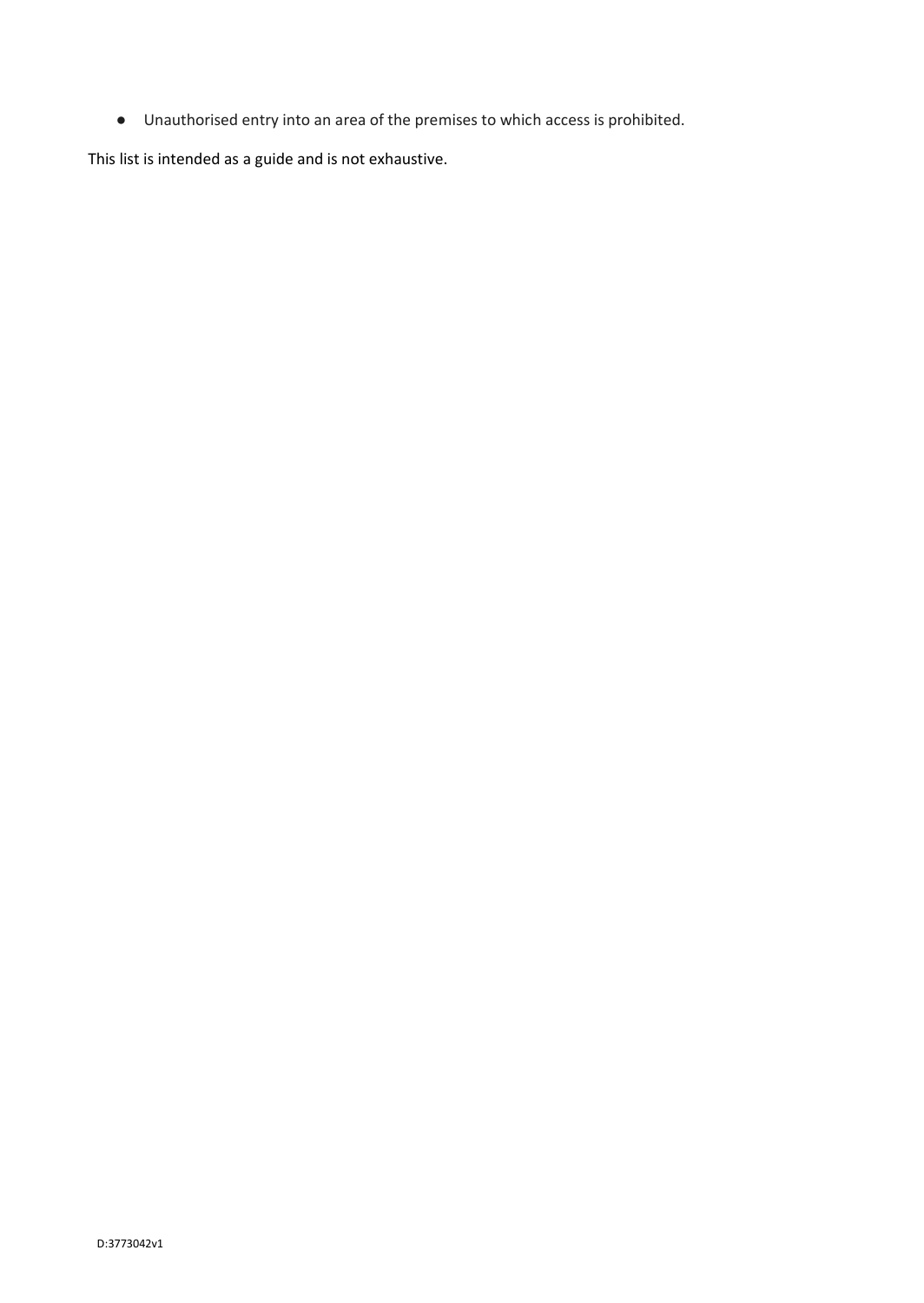## **Appendix 2 – template letters**

**Letter 1 - Suspension**

#### Dear [**EMPLOYEE'S NAME**],

#### **Suspension pending disciplinary investigation**

Following our meeting of [**DATE**] I am writing to confirm that, as of the date of this letter, you have been suspended from work until further notice pending investigation into an allegation of [**gross**] misconduct [**namely INSERT DETAILS OR as set out in our letter of [DATE]**]. We reserve the right to change or add to these allegations as appropriate in the light of our investigation.

Your suspension is a neutral act and does not constitute disciplinary action. Further, it does not imply any assumption that you are guilty of any misconduct and you therefore have no right of appeal against this decision.

We will keep the matter under review [**with a formal review after one month**] and will aim to make the period of suspension no longer than is necessary. [**There will be an initial review within 5 working days and you will be contacted as soon as possible to make the necessary arrangements.]** Your suspension may be lifted at any time and with immediate effect.

During your suspension, we shall continue to pay your salary in the normal way. You are also entitled to your normal contractual benefits.

[**NAME**] has been appointed as your Contact Officer in relation to this matter. [**NAME**]'s contact details are: [**TELEPHONE NUMBER**], [**E-MAIL ADDRESS**].

You will continue to be employed by us throughout your suspension and you remain bound by your terms and conditions of employment. In particular, you are reminded that you must not disclose any confidential information regarding this matter and/or the Trust, contact any employees, governors, parents or pupils, contractors or other associated agencies or undertake any other paid employment.

You are required to co-operate in our investigations and may be required to attend for investigative interviews or disciplinary hearings. However, you are not otherwise required to carry out any of your duties and you should not attend the Academy unless authorised by [**NAME**] to do so. However, you are required to be available to answer any work-related queries.

Please read and ensure you understand our Disciplinary Procedure and Disciplinary Rules, which are enclosed. When we have completed the investigation, we will notify you in writing of the details of our investigation and whether you will be required to attend a disciplinary hearing. If we consider that there are grounds for disciplinary action we will inform you of those grounds in writing and you will have the opportunity to state your case at the hearing, in accordance with the Disciplinary Procedure.

## [**Please return [TRUST PROPERTY] to [NAME] as soon as possible.**]

If you know of any documents, witnesses or information that you think will be relevant to the matters under investigation please let me know as soon as possible. If you require access to the Academy or the Academy computer systems for this purpose, please let me know as we may agree to arrange this under supervision.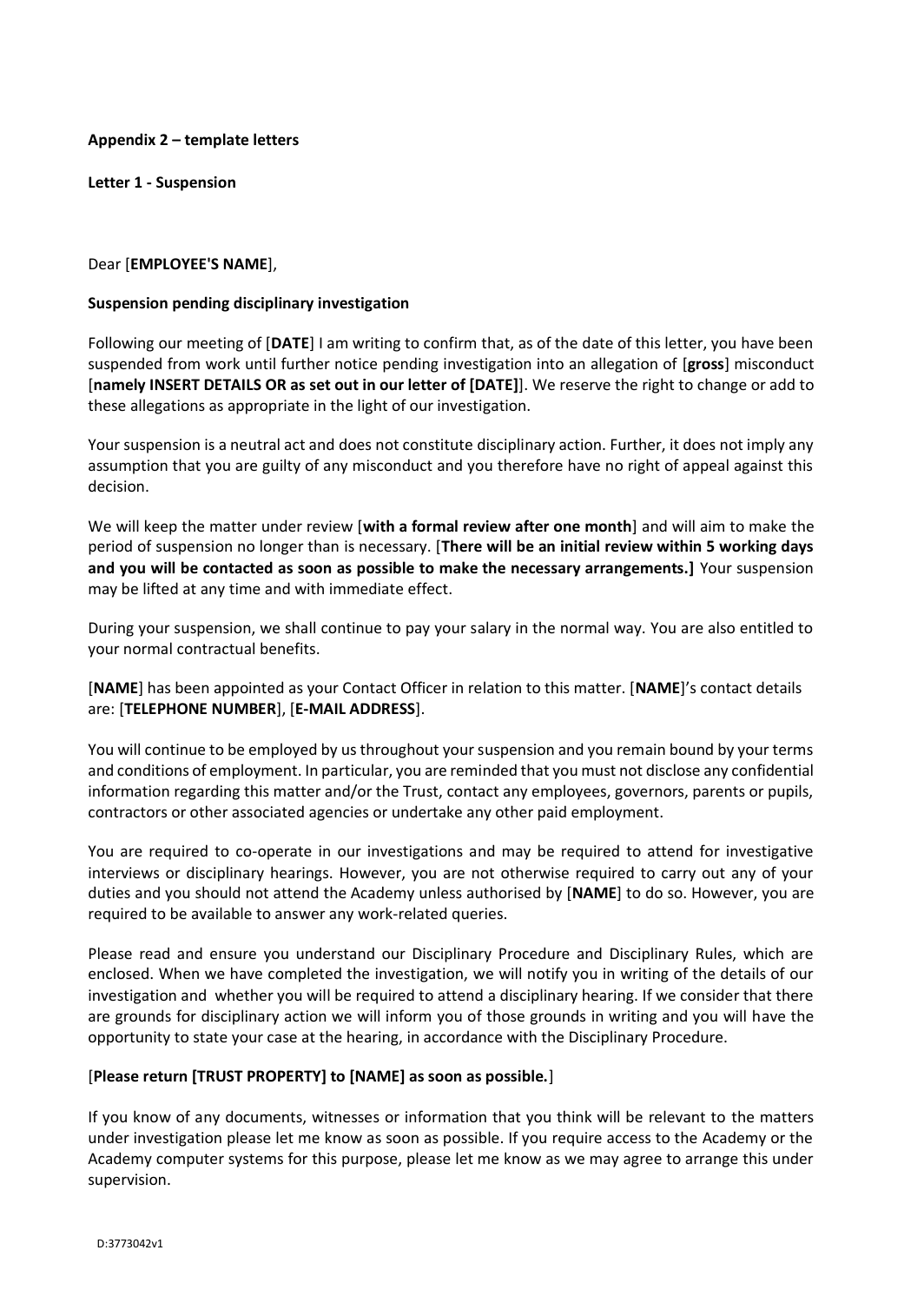If you have any queries about this matter or the terms of your suspension please feel free to contact me or your Contact Officer.

We also advise that you obtain advice from your Trade Union.

Yours sincerely,

**[NAME] On behalf of [NAME OF EMPLOYER]**

## **Letter 2 – Invitation to disciplinary meeting**

**[DATE]**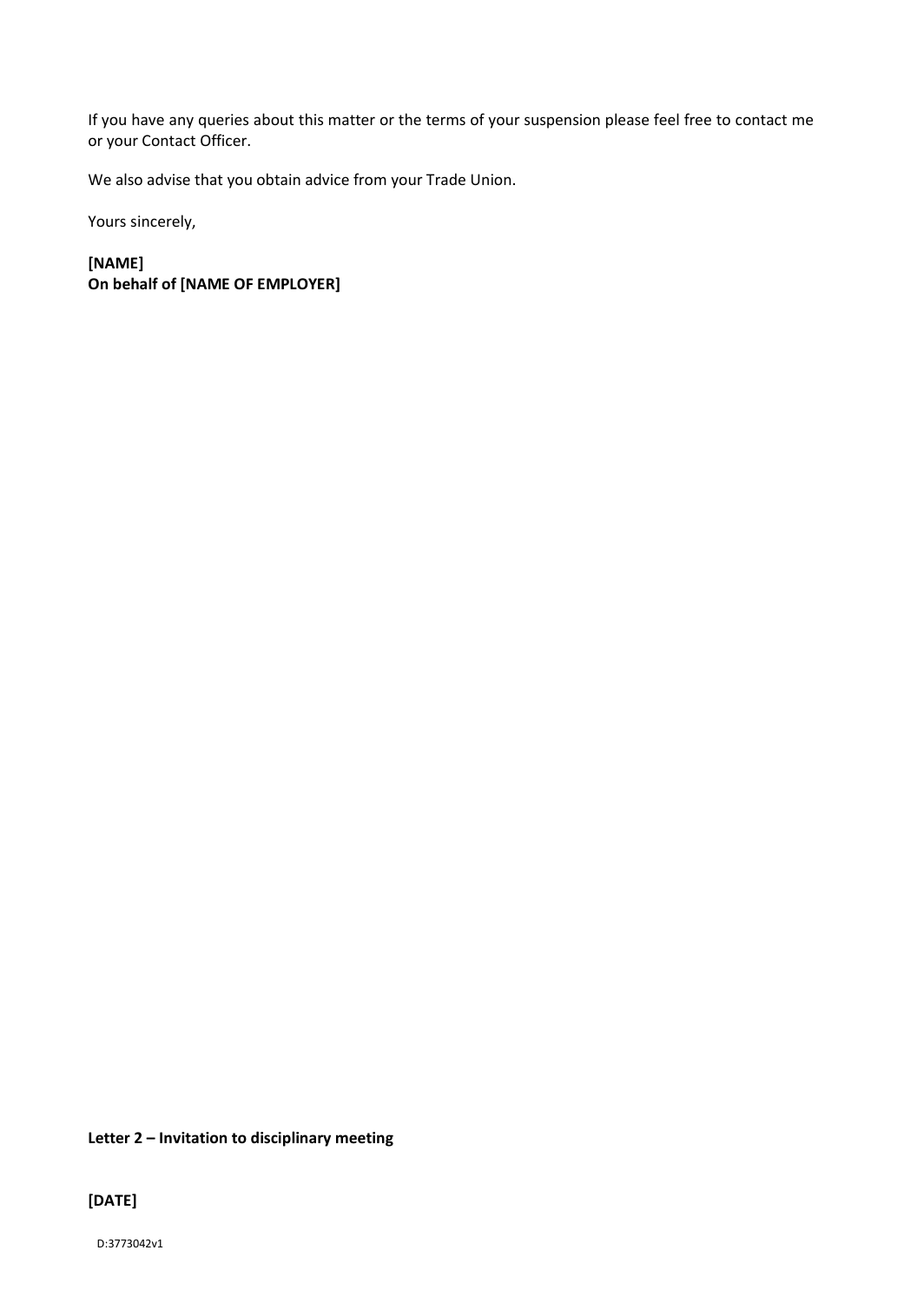## **Dear [EMPLOYEE'S NAME],**

## **Disciplinary hearing**

I am writing to inform you that having completed our investigation, we consider that there are sufficient reasonable grounds for the allegation of [misconduct **OR** gross misconduct] against you to be pursued, and therefore, the formal Disciplinary Procedure will be implemented.

You are therefore required to attend a disciplinary hearing in [**PLACE**] on [**DATE**] at [TIME]. The purpose of the hearing is to consider an allegation of [misconduct **OR** gross misconduct] against you.

The allegation is that [**SET OUT ALLEGATION**].

The basis for this allegation is that [**GIVE SUMMARY OF INFORMATION OBTAINED AS A RESULT OF INVESTIGATIONS INTO THE ALLEGATION**].

I enclose a summary of the findings of the investigation, which sets out further detail of the allegations and copies of relevant witness statements and other documents which may be used at the disciplinary hearing.

If there are any further documents you wish to be considered at the hearing, please provide copies as soon as possible. If you do not have those documents, please provide details so that they can be obtained.

The hearing will be held in accordance with the Disciplinary Procedure which is attached. If you are found guilty of misconduct we may decide to [issue you with a written warning or a final written warning **OR** dismiss you with notice or pay in lieu of notice]. [If you are found guilty of gross misconduct, you may be dismissed without notice or pay in lieu of notice.]

The hearing will be conducted by [**NAMES**] and the following people will also be present in an administrative capacity. You are entitled to bring a colleague or a trade union/professional association representative [or other chosen representative] to the meeting in accordance with our Disciplinary Procedure. [Your companion may assist in the presentation of your case]. If you wish to bring a companion, please let me know their name as soon as possible.

[Your suspension on full pay will continue pending the outcome of the disciplinary hearing.]

[You have the right of appeal against any disciplinary action which may be taken against you.]

Please confirm that you have received this letter and that you will attend at the time stated above. If, for any unavoidable reason, you or your companion cannot attend at that time please contact me as soon as possible. If you fail to attend a disciplinary hearing without good reason, it may be considered as an offence for which further disciplinary action may be taken, and this may result in the disciplinary hearing being held in your absence.

If you have any specific needs at the hearing as a result of a disability, or if you have any other questions, please also contact me as soon as possible.

Yours sincerely,

**[NAME] On behalf of [EMPLOYER]**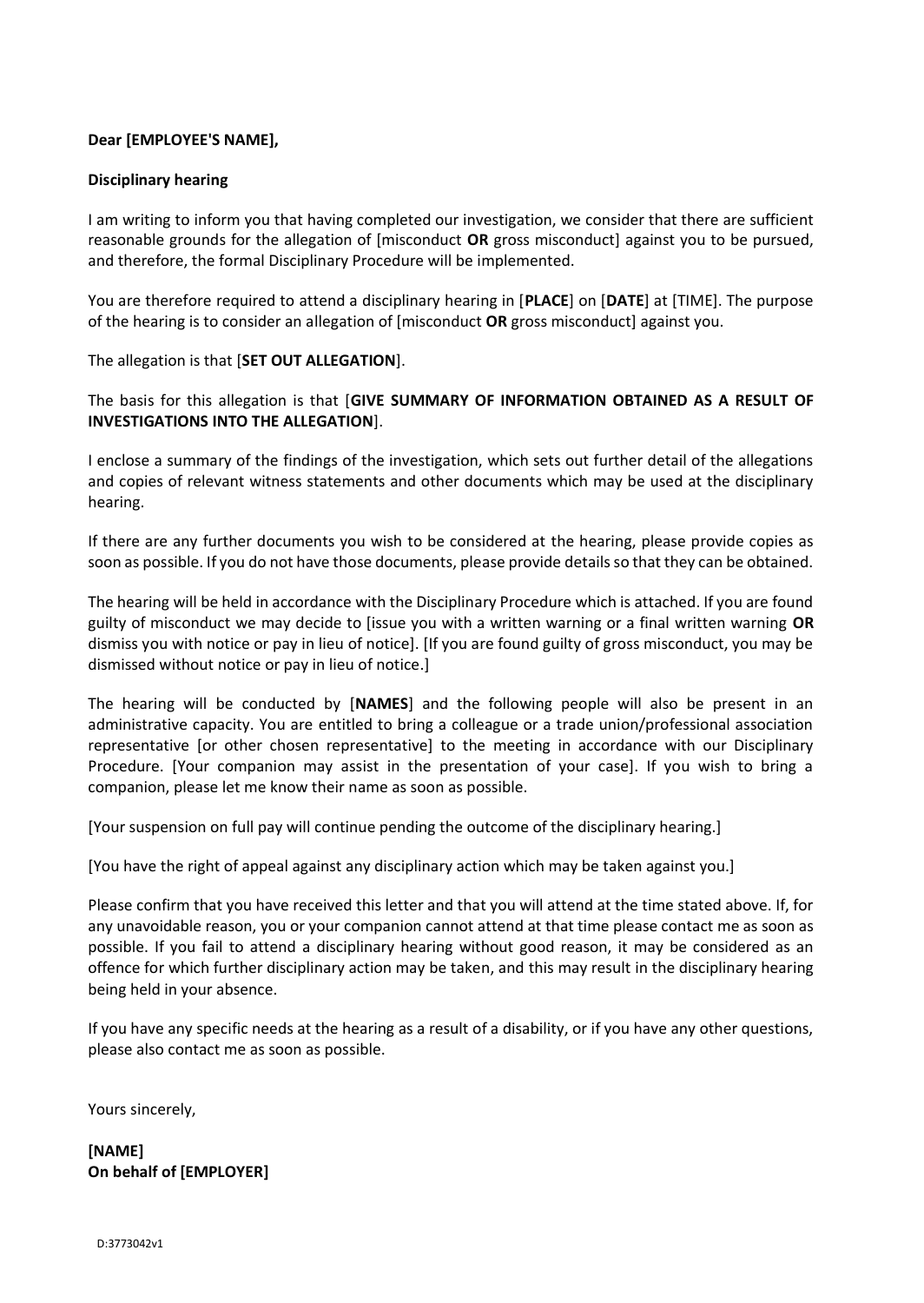**Letter 3 – Written / Final Written warning**

**[DATE]**

Dear **[EMPLOYEE'S NAME],**

**[Final] written warning**

D:3773042v1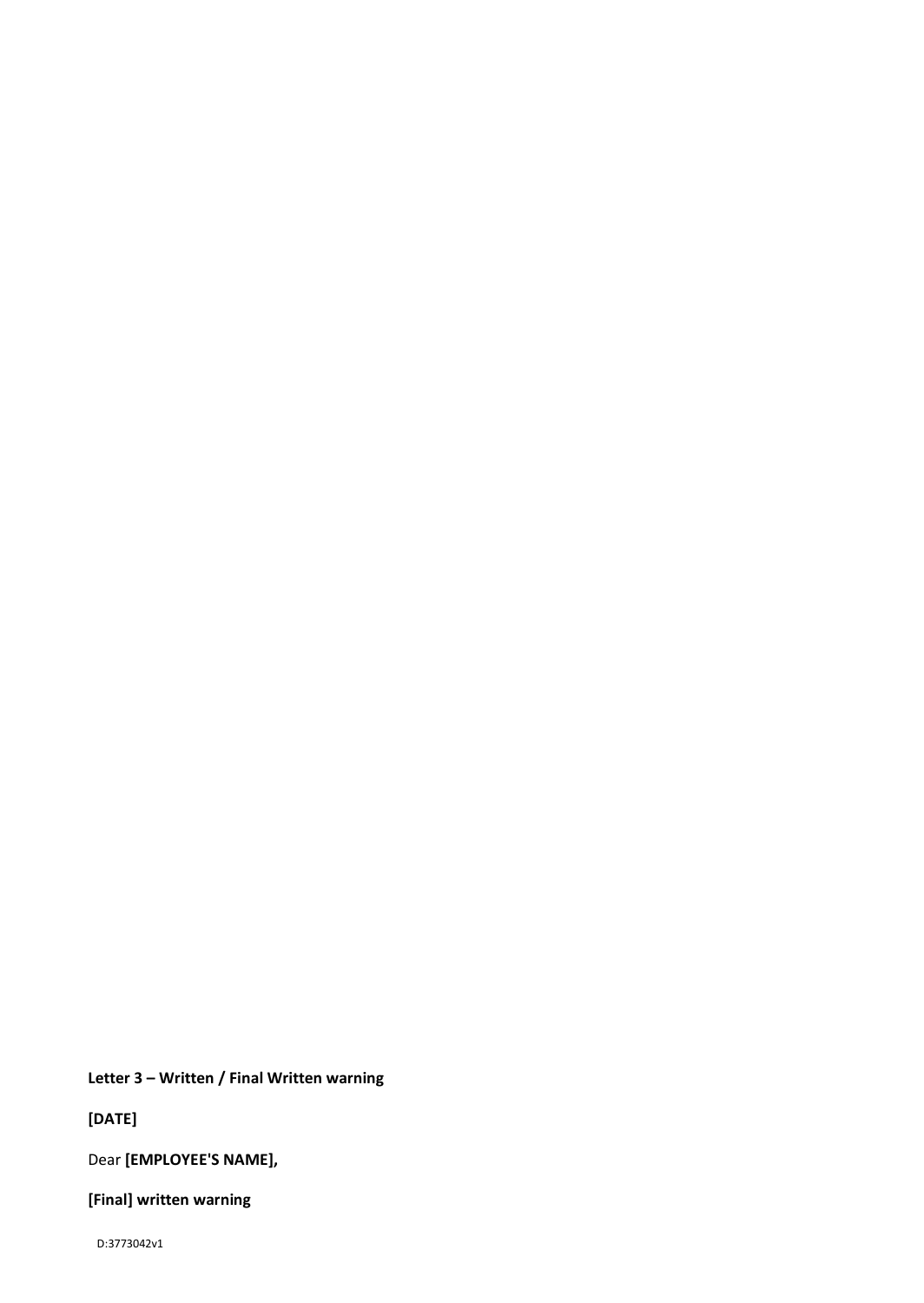Following the disciplinary hearing held on [**DATE**] in the presence of [**NAMES**] and careful consideration of the evidence collated in relation to this matter, the decision was taken to give you a [final] written warning under the disciplinary procedure.

The reason for this [final] written warning is that your conduct has been unsatisfactory [and you were previously given a written warning about your conduct on [**DATE**], which has not yet expired].

The details of your misconduct are as follows: [**SET OUT MISCONDUCT**].

At the hearing we discussed the standards of conduct expected of you and we expect you to maintain the following standards of conduct: [**SET OUT EXPECTED IMPROVEMENTS INCLUDING ANY TIMESCALE IF RELEVANT**].

[It has also been decided that [**SET OUT DETAILS OF ANY OTHER ACTION THAT WILL BE TAKEN**].]

This warning shall be placed on your personnel file and on the Register of Disciplinary Action maintained by the Headteacher (where your record may be inspected) but shall be disregarded for disciplinary purposes after 12 months from the date of the warning, provided [there is no further misconduct within that time **OR** the improvements set out above are achieved and maintained throughout that time]. **OR** This warning will not automatically be disregarded after 12 months, but will be reviewed in [**TIMEFRAME**]. You will have the right to make representations for it to be disregarded.

It is our policy to provide employees with access to their reference.

Further misconduct during that time is likely to result in a disciplinary hearing which may lead to [further disciplinary action] [your dismissal].

If you wish to appeal against this decision you should inform [**NAME**] in writing by [**DATE**], stating your grounds of appeal in full within 5 working days of the date of this letter.

If you have any questions regarding this warning please contact [**NAME**].

Yours sincerely,

**[NAME] On behalf of [NAME OF EMPLOYER]**

**Letter 4 – Dismissal**

**[DATE]** 

Dear **[EMPLOYEE'S NAME]**,

## **Confirmation of summary dismissal**

I am writing to confirm that, following the disciplinary hearing held on **[DATE]** in the presence of [**NAMES**]**,** and after careful consideration and in view of the seriousness of this matter, it has been decided that your employment with **[NAME OF EMPLOYER]** should be terminated for gross misconduct without notice and without any [further] warnings.